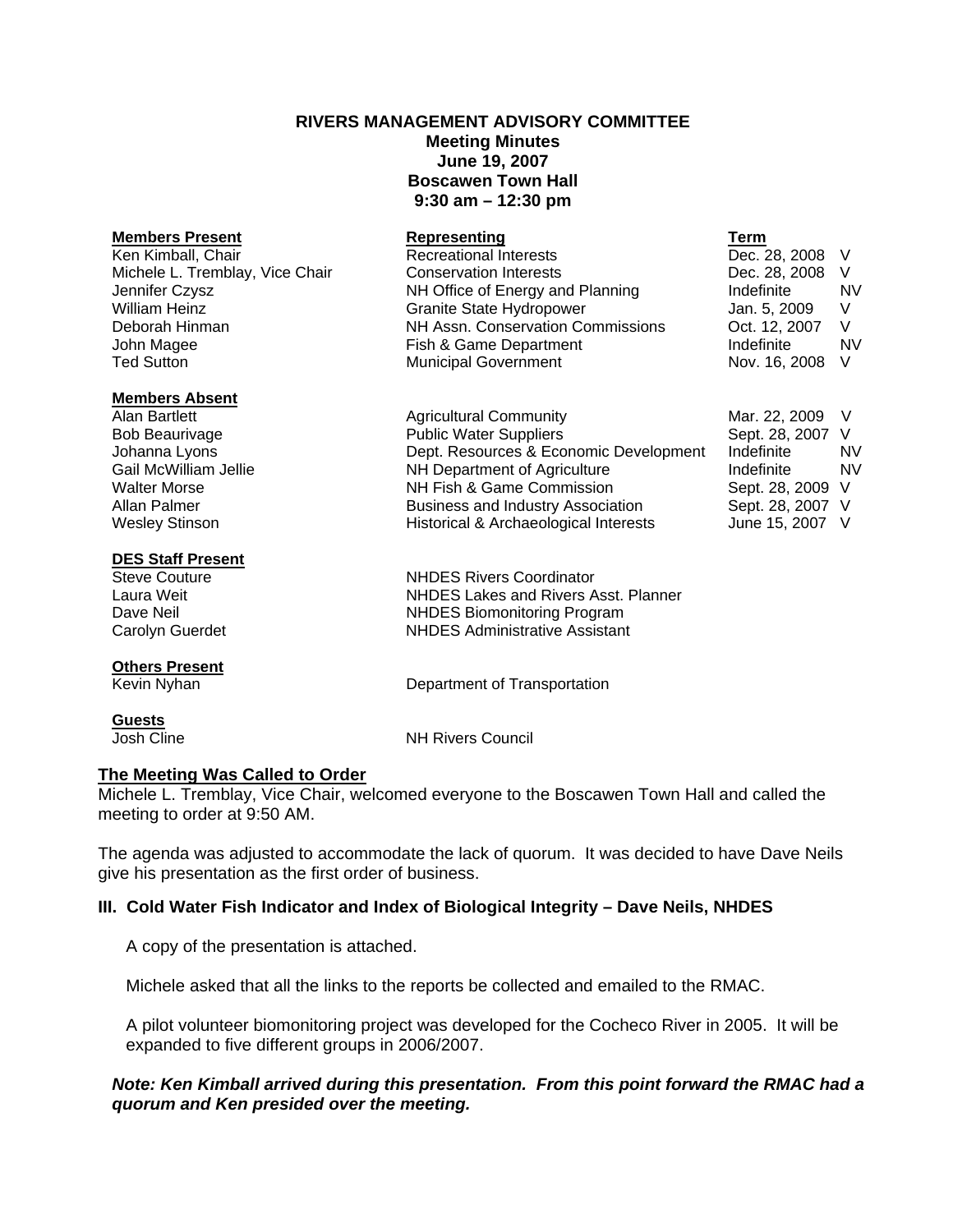# **I. Introductions/Minutes/Committee Business**

#### **1) April 17, 2007 Meeting Minutes**

# ¾ *Michele L. Tremblay made a motion to accept the April 17, 2007 meeting minutes as presented, second by Ted Sutton. The vote was unanimous.*

#### **2) RMAC Membership Status –**

Anne Krantz has been nominated by the NH Historical Society and is waiting to be confirmed.

#### **3) Correspondence**

A letter from Collis Adams with DES was noted.

# **V. Surplus Land Reviews (SLR) – Disposition of state-owned properties**

#### **1) DOT sale of Railroad property to the City of Rochester**

Laura Weit explained that the City of Rochester would like to purchase approximately 14.21 acres of surplus land to build a bike path. The NH Fish & Game Department suggested a sufficient buffer be kept to ensure there is a wildlife corridor for the Blanding's turtle.

¾ **Motion was made by Ted Sutton to approve disposal with the following conditions. 1) A riparian buffer must be retained in consultation with the NH Fish & Game Department for the Blanding's turtle. 2) The Cultural Resource Agency must review the construction of the trail to assess historical/ archaeological sensitivity within the project area prior to the start of work. Language must be placed in the deed that states this condition. Second by Bill Heinz. Vote was unanimous.**

# **2) CORD SLR 07-006: Northfield**

Prior to receiving approval, the Merrimack Valley Railroad has constructed on state property a side track to store private cabooses and railroad cars on state-owned land without prior permission or approval. The track is located within the DOT ROW on top of an old railroad bed, but no maps exist of the original track layout. The Committee discussed the proposal at length, in particular the refurbishment of old railroad cars and cabooses. The request is for a one year lease.

¾ **Motion was made by Ted Sutton to approve the disposal with the following conditions. 1) The lease will be used for the sole purpose of storing railroad passenger cars and cabooses. The lease will expire in one (1) year. 2) A penalty will be assessed, based on a consultation with NHDOT, due to the benefit derived from the public trust prior to approval. Second by Debby Hinman. Vote was unanimous.**

Jen Czysz noted that the Long Range Capital Planning & Utilization Committee (Long Range) is paying particular attention to proposals that have altered state-owned land without prior approval. It was also mentioned that Long Range is reviewing proposals in a timely manner. Jen encouraged members to attend upcoming Long Range meetings to express their concerns. It was suggested that Long Range be copied on all future correspondence of the RMAC relative to the disposal of state-owned land.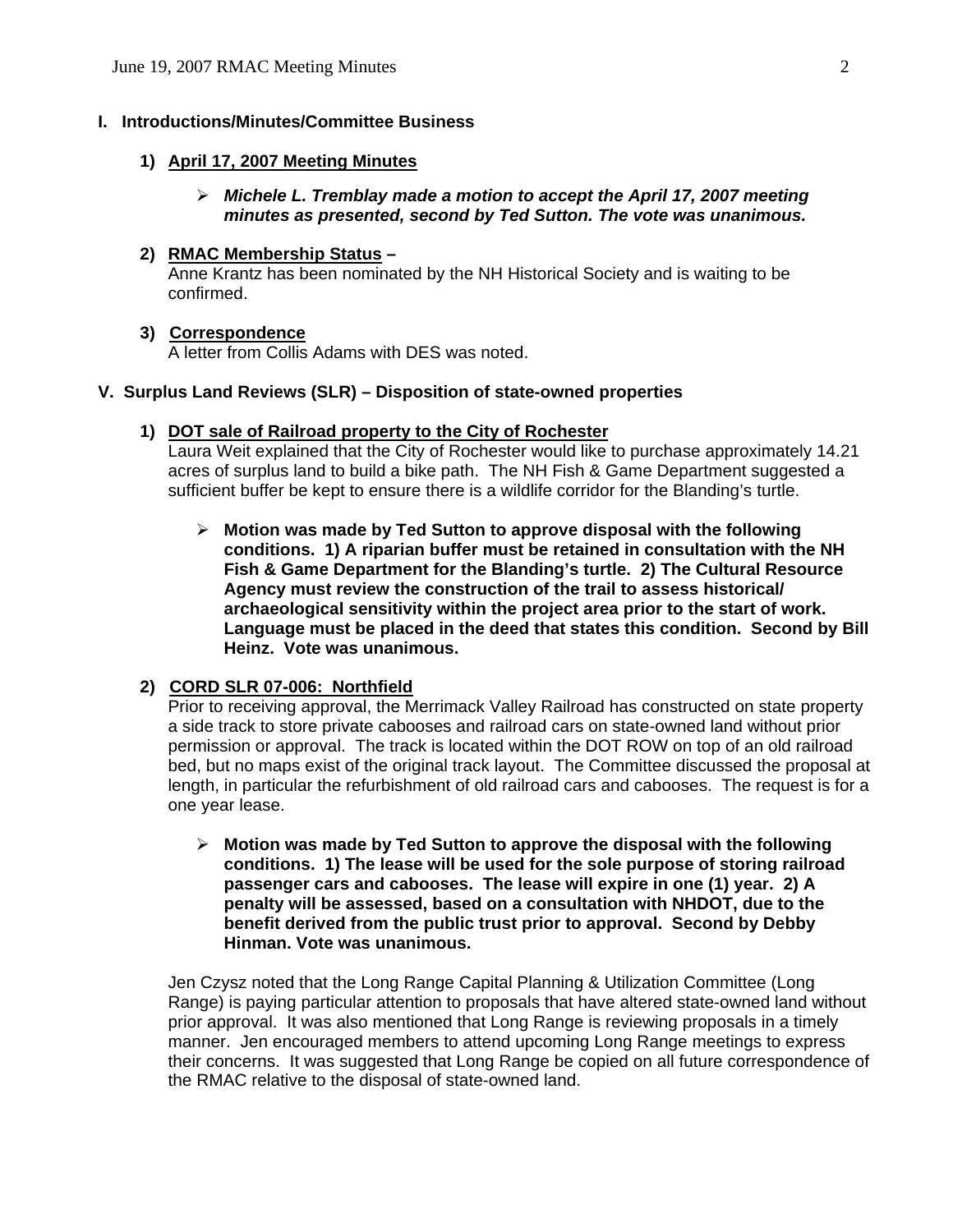¾ **Michele L. Tremblay made a motion to send copies of all correspondence to the Long Range Capital Planning & Utilization Committee regarding the disposal of state-owned land. This new procedure will commence today with the review of the first disposal. Second by Debby Hinman. Vote was unanimous.**

# **4) Update on CORD SLR 07-001: Windham**

Long Range has reviewed and approved this with no conditions. It was assured that there was no salt and sand storage on that site.

## **3) CORD SLR 07-007: Lebanon**

Mr. Laware has requested to purchase 16,500 sq. ft. of land underneath his home, driveway and yard to make a longstanding lease permanent.

## ¾ **Ted Sutton made a motion to approve the disposal as submitted. Second by Bill Heinz. Vote was unanimous.**

#### **II. Legislation/Rulemaking/Other**

#### **1) Legislation – Steve Couture, NHDES**

#### **a) Brief Update on all pertinent legislation**

During the 2007 legislative session, RMAC members spent a significant amount of time reviewing letters of testimony and appearing in person at legislative hearings. The RMAC submitted 29 letters of testimony and six oral testimonies.

The following are a direct result of these efforts.

HB 1) State Budget - \$27,000 was returned to the RMPP budget.

HB 25) Stream Gages - \$120,000 was added to the budget for new stream gages. HB 61) Ammonoosuc Designation – has been signed by the Governor. Ken suggested that something be done next year to celebrate the 20<sup>th</sup> anniversary of the RMPP. HB 71) Landfill Bill – RMAC requested that the landfill operation in Rochester be exempted.

HB 319) NRCS Watershed protection program – RMAC did not support the original version of this bill, so it was amended to grant an expedited permit with a local review process.

HB 321) ITL in the House.

HB 383) RMAC submitted written comments to change the stream order methodology to included intermittent streams. This brings in an additional 1100 miles of streams. UNH will develop a list that uses the new methodology and provide it to DES. All designated rivers, regardless of stream order, are now protected under the CSPA.

HB 722) Addition of two new representatives to the RMAC – DOT and LAC.

HB 812) Five year extension of grandfathered sites for sludge/septage land application.

HB 648) Establishment of a Flood Study Commission with a representative from the RMAC.

HB 710) Establishment of a Surplus Land Review Commission with a representative from the RMAC.

The only bill signed to date is the designation of the Ammonoosuc River. All others are waiting for the Governor's signature.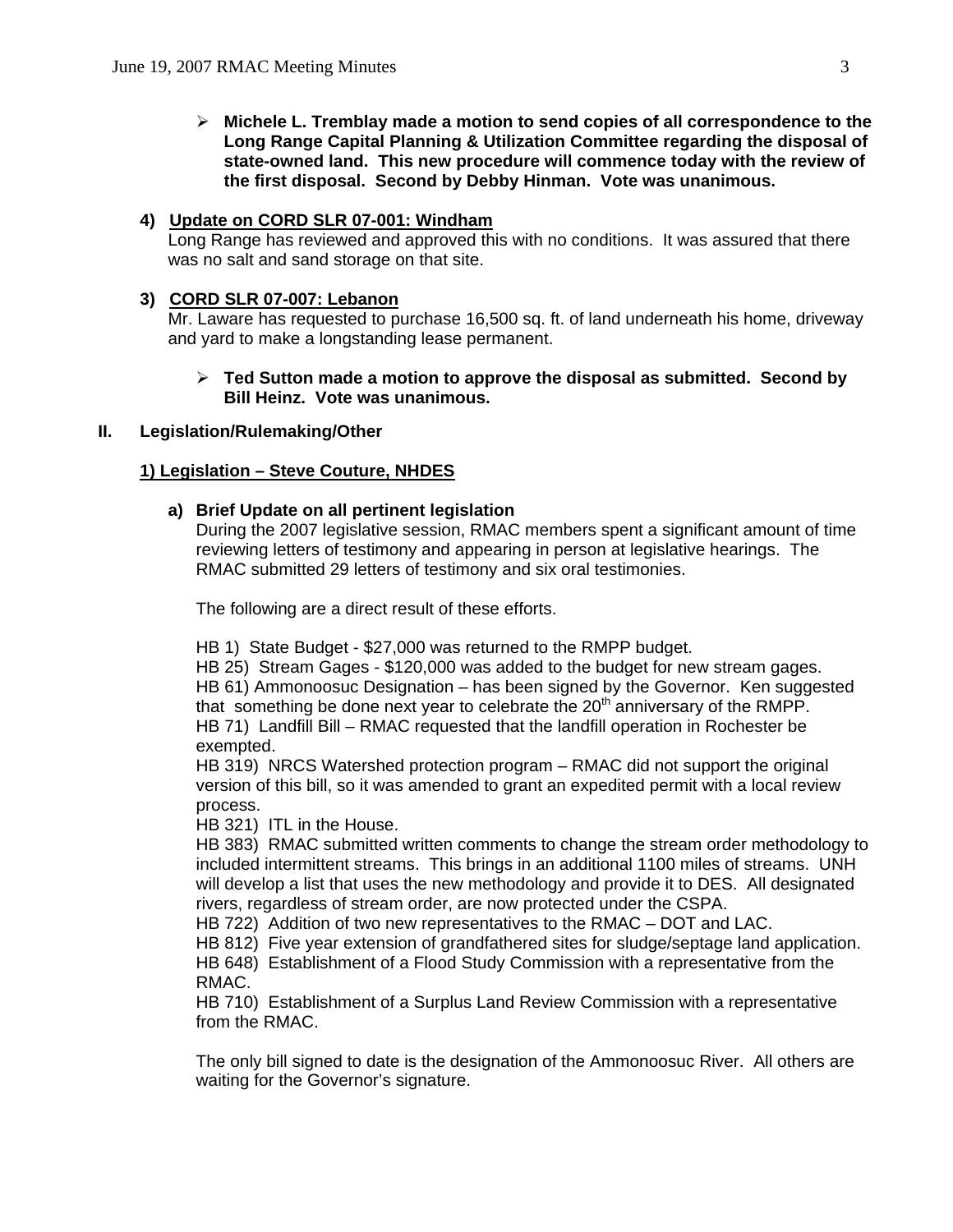The Committee discussed follow up needed for approved legislation as well as the best way to proceed with legislation in the future.

Representatives are needed for two legislative committees.

**b) HB 710, selection of RMAC member to serve on the Surplus Land Review Commission** 

This is a two year commitment. It was decided to ask Allan Palmer, if he is unwilling it will be discussed at the next meeting.

**c) HB 648, selection of RMAC member to serve on the Commission to Develop a Comprehensive Flood Management Plan** 

Michelle expressed her concern that it would be difficult for a state agency person to represent the opinions of all of the RMAC members, since they are representing the interests of their commissioner or director. She felt strongly that a non-agency person represent the RMAC on these legislative committees.

John Magee volunteered to serve. Fish & Game does not have representation on this commission. Ken noted that many of the RMAC members are already driving long distances and spending considerable time to attend the RMAC meetings. Steve thought it would be advantageous to use John's expertise on this commission, especially since there is no direct conflict with his agency. John feels he could represent the RMAC, while remaining objective. He also offered to prepare a white paper on riparian buffers to resolve any concerns of him representing the RMAC.

Debby commented that many on the Committee are strongly aligned with another group and that the scientific background that John would bring would be extremely helpful.

Ken agreed with Michele philosophically, but from a practical standpoint the RMAC needs to draw from both its voting and non-voting members. All of the voting members are volunteering their time and many are driving long distances to be available and productive at the meetings. We can discuss the RMAC's position prior to the first Commission meeting and John can always clarify that he is representing the RMAC.

Ted noted that if we are going to continue to ask for legislation to create these committees the work load must be shared among RMAC members and wise judgment is needed. As these committees progress, the individuals representing the RMAC should provide the Committee with updates and solicit the opinion of the Committee. The RMAC should clarify their opinion via vote.

Michele stated that with the Right-to-Know law all discussions need to take place at a properly noticed public meeting. Michele also mentioned that the RMAC representative should base all decisions on RSA 483, is this good for RSA 483, is it bad for RSA 483, does it conflict with it, does it support it? She feels this puts John in a precarious situation and asks a lot of somebody working for an agency. Steve noted that he will probably be sitting on this committee and will be focusing on RSA 483. Debby said John probably carries RSA 483 in his head since he volunteers on a LAC and works with numerous river groups across the state.

¾ **Ted Sutton made a motion that John Magee be appointed to this committee. Second by Debby Hinman. Vote was in favor with one nay.**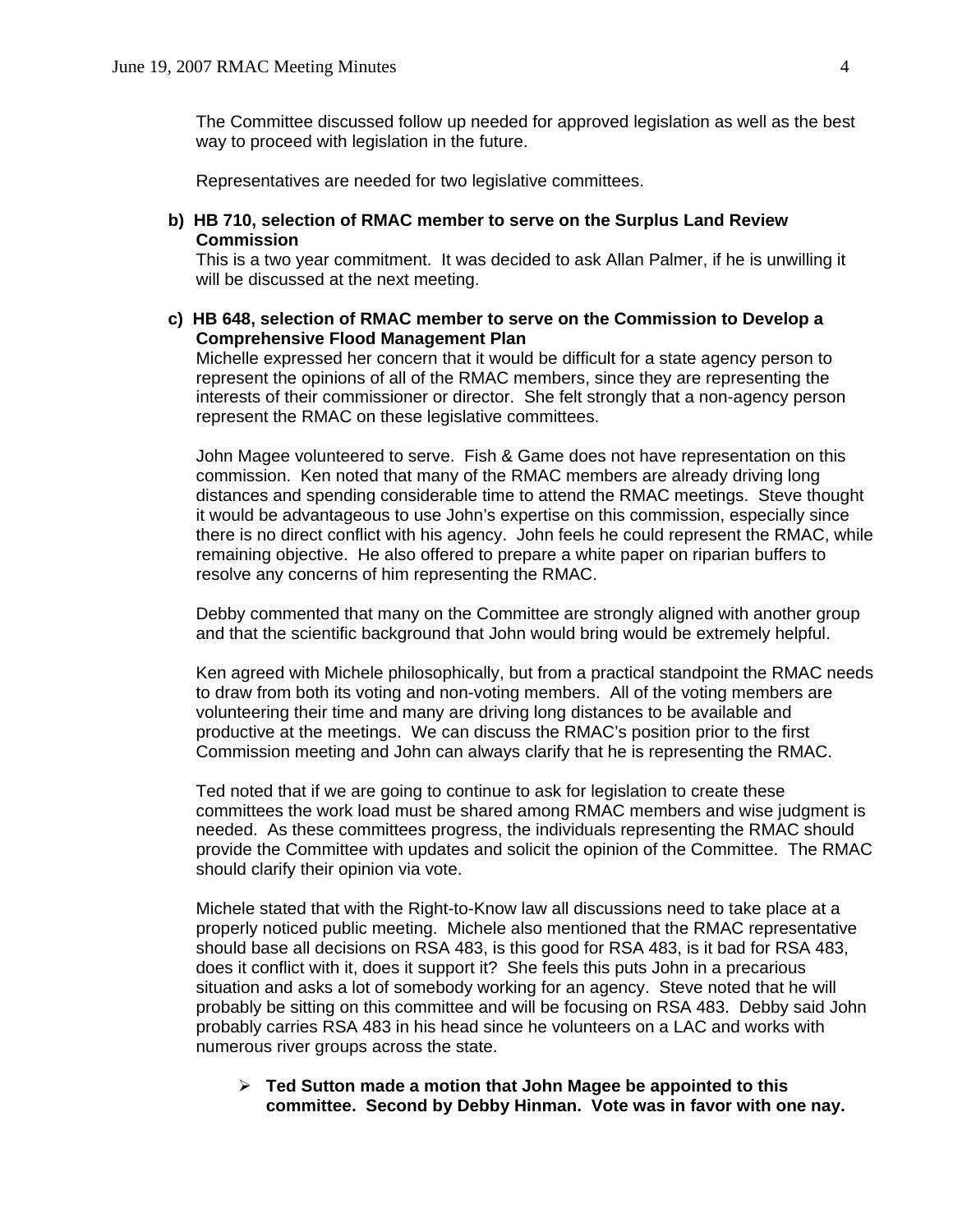## ¾ **Michele L. Tremblay made a motion that Allan Palmer be appointed to the Surplus Land Review Commission. Second by Debby Hinman. Vote was unanimous.**

Michele noted that if Allan declines to represent the RMAC, there must be another vote. Jennifer mentioned that the RMAC can always change its appointee. A letter to the Chair stating the new designee is all that is required. Ken expects that each representative will develop an outline of the RMAC's position of the issue and bring it to the RMAC for their review and approval. The representative would then adhere to the majority opinion of the RMAC, rather than their own individual opinion.

**Committee recessed for lunch at 12:20 and resumed at 12:30.** 

# **d) HB 722, RMAC guidance to DES on development of criteria and selection process of LAC member to the RMAC**

Steve asked the Committee what type of criteria should be used to select a Local Advisory Committee member to serve on the RMAC. Steve noted that the DES Commissioner will forward three nominees to the Governor. One will be chosen for the appointment. It was decided that since the RMAC has not been involved with the selection of any other members, this should continue to be done independently.

# **e) HB 812, proposed amendments to septage and sludge sites along designated rivers**

No action needed.

#### **f) Testimony Discussion**

Ken wanted to move this discussion to the next meeting as it doesn't have a lot of bearing right now. Michele said it was all still fresh in the committees' minds from coming off of a very busy legislative season. The RMAC was not only reactive, but pro-active by drafting legislation and finding sponsors to support new legislation.

Debby asked for clarification on the issues. Michele asked for this to be put on the agenda, since as Vice-Chair, she signed a lot of the letters of testimony and attended a lot of the hearings - it begs the question from Senate and House committees as to why the Vice-Chair's signature is on this and why is the Vice-Chair the one coming to the table? Michele is concerned that since testimony is coming from the Vice-Chair, rather than the Chair it may not come across as strong as it should.

Ken disagreed and stated the Vice-Chair's responsibility is to assume the Chair's responsibilities if the Chair is unavailable.

Michele felt the Vice-Chair doesn't always get a lot of prep time when having to testify or Chair a meeting or run a hearing. More lead time is needed so she is better prepared to represent the RMAC, it has been challenging. She has been the one camping down at the LOB. Ted expressed his appreciation for this.

Ken said this is the part of verbal testimony that is always going to be challenging. The RMAC engaged in a way this year, we have not engaged before. If the expectation is for the Chair to be the person doing the testimony, Ken is happy with that, but he cannot make that kind of commitment. If people think that is the right way to go, he is willing to step down so a new Chair can be selected.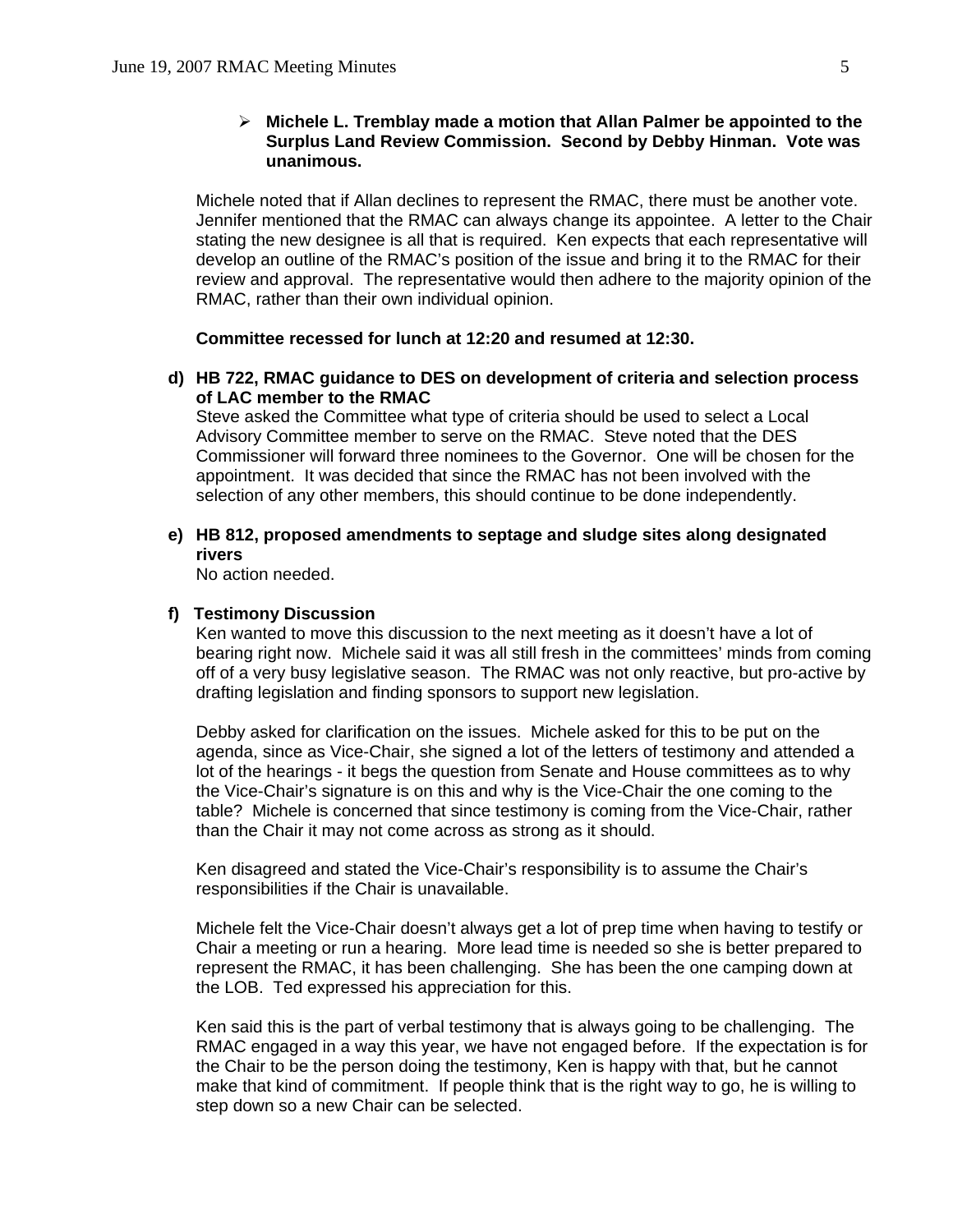Ted doesn't feel it makes any difference if the Chair, Vice-Chair or any one of the RMAC members provides testimony. Ken said the problem with verbal testimony is that the RMAC is almost all volunteers and with the way the legislative calendar works, hearings can be scheduled with as little as 24-hours notice. If your organization has you working on other projects with rigid deadlines or you have other commitments you cannot adjust your schedule to accommodate the legislative calendar on short notice.

Debby noted that if someone is being unduly burdened because of their proximity to Concord then it is a difficult situation to be in.

The committee was unaware of how much Michele had been called upon to do. Ken noted that the Committee agreed as a group to be this involved with legislation. Steve is doing his job in trying to get the Chair and Vice-Chair to show up to testify. Allan Palmer, Debby, and Bob have all testified or made communications on behalf of the RMAC. It is a question as to whether we want to continue to be involved to this extent. This amount of effort could be very difficult to sustain.

Ted asked how volunteers were chosen to testify at the hearings. He wasn't aware that Michele had put so much time and energy into defending our position on these issues. It should have been spread around more.

Steve said it went from the Chair to the Vice-Chair.

Ted suggested divvying up the responsibilities more so not all of the testifying fell on Michele.

Steve said any bill that directly affects RSA 483 should have a face and it should be consistent for that bill. From there, the RMAC has to decide how much they want to commit to a particular bill. It is important that someone is identified at the beginning of the process and they are responsible for shepherding that bill, with staff assistance. The relationships and consistency are going to be important as the bill works its way through the process. A lot was learned during this legislative season, the timing was right to overcommit.

Michele feels we should be pushing through bills that make sense in accordance with RSA 483, not just reacting to bills. She thinks this would have been a more productive discussion if Steve, Ken and Michele had a conference call and worked out the details beforehand as she requested.

Ken disagrees; he feels this is a committee decision.

Debby said consistency of a name and face for certain bills should be a RMAC policy.

Ted stated he doesn't see any possible way to expect one individual to go to all of the hearings, especially if we continue to be pro-active.

Michele noted that she came close to going to every one this year. It wasn't clear if she was just filling in for Ken or if she was expected to stick with particular bills. It was confusing for her.

Jen suggested that we think about legislation in a pro-active way for next year. What would be the most appropriate and best strategy for the RMAC? It is a lot for any one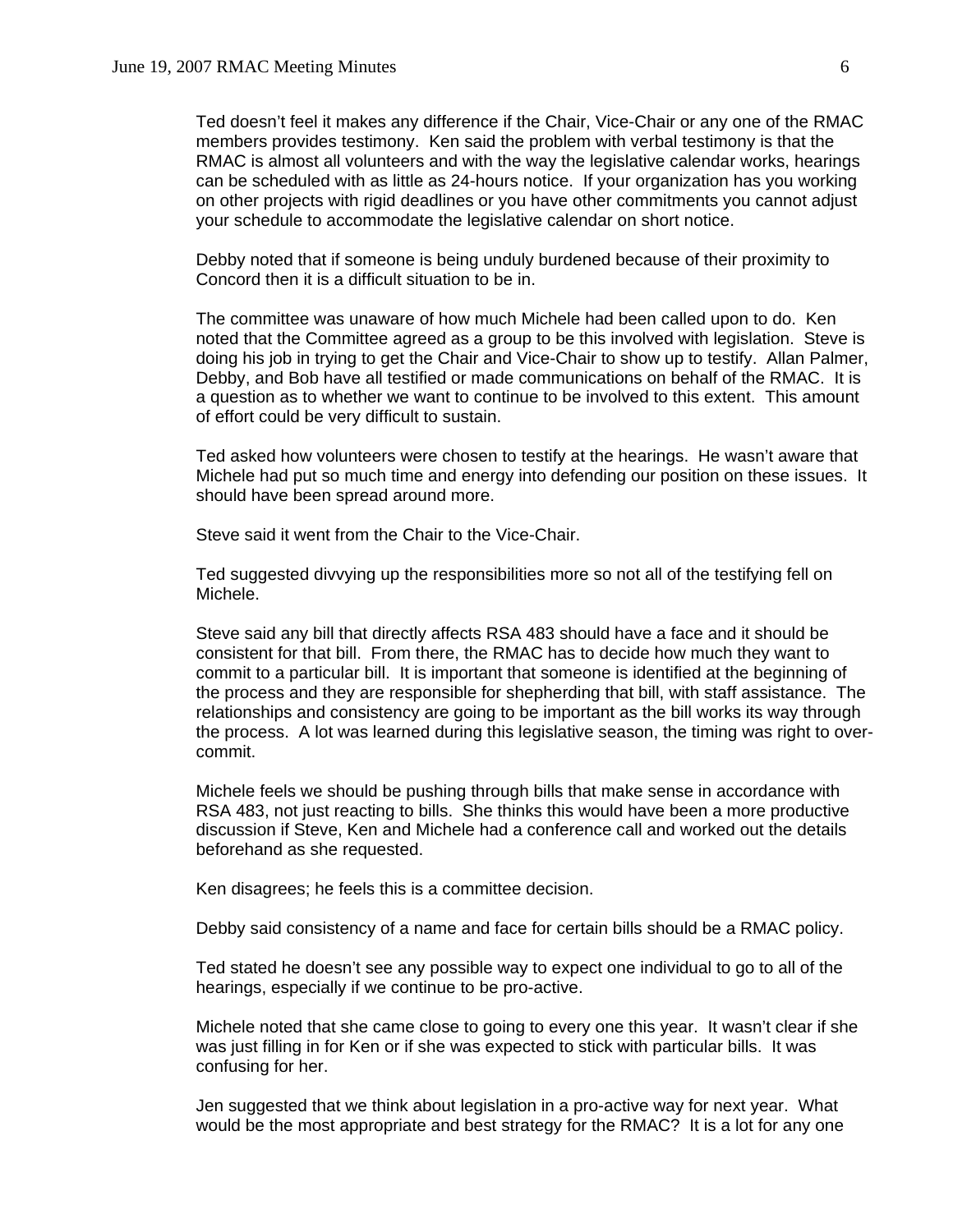person to take on. She suggested that after the committee approves the letter, the Chair's electronic signature be inserted, so all letters have the Chair's signature. She then referred to Steve's proposal, that when a bill is introduced that it get assigned to an individual committee member based on availability and interest.

#### ¾ **Ted made the above proposal as a motion. Died for lack of a Second.**

Legislation will be on the next agenda as we have a legislative subcommittee consisting of Michele, Ted, and Allan Palmer to consider some RSA 483 concepts for next year.

Michele liked the simplicity of the proposal but pointed out that it's not likely to work. Somebody signs on and they said "I'm in charge of Senate Bill 5" and they may or not be available when needed. For example, if something comes up while that person is on vacation or is unreachable and we're depending on them, we don't know that they didn't do it. Then no one has the opportunity to step forward to make sure it is taken care of and it drops or dies or somehow suffers for lack of attention.

Ted asked that this discussion be included in the minutes.

Ken asked to continue this discussion. There is a challenge here, there is no perfect solution. No matter what solution we come up with we will always have the what-ifs, because of the way this Committee is designed and the challenge of the task in front of us. Let's make sure this is on the agenda for the next meeting to find a resolution.

Debby wanted to add that the RMAC extends its tremendous appreciation to Michele, Steve and Laura for the work that was done this year for a very successful legislative season.

# **IV. Sustainability Initiative**

To be moved to next meeting.

#### **I. Other Business/Action Item Reviews**

The draft version of the letterhead was distributed. Send any comments to Steve or Laura.

¾ **Michele L. Tremblay moved to approve the draft of the new letterhead with names and represented interests listed along with the RMAC logo, not the DES logo. Second by Bill Heinz. Vote was unanimous.**

#### **VII. Next Meeting Date(s)/Adjourn:**

*Next meeting date: –* 

#### *Tuesday, September 25th***, at 9:30 AM.**

#### *Action Items –*

- 1) Send an email to the RMAC that includes all of the links to the reports that Dave Neils mentioned in his presentation.
- 2) Post approved April  $17<sup>th</sup>$  meeting minutes to the RMAC website.
- 3) Send a letter to DOT for the conditional approval of the proposed SLR in Rochester.
- 4) Send a letter to CORD for the conditional approval of SLR 07-006: Town of Northfield.
- 5) CC Long Range on all future SLR correspondence the RMAC has with CORD.
- 6) Send a letter to CORD for the approval as submitted of SLR 07-007: City of Lebanon.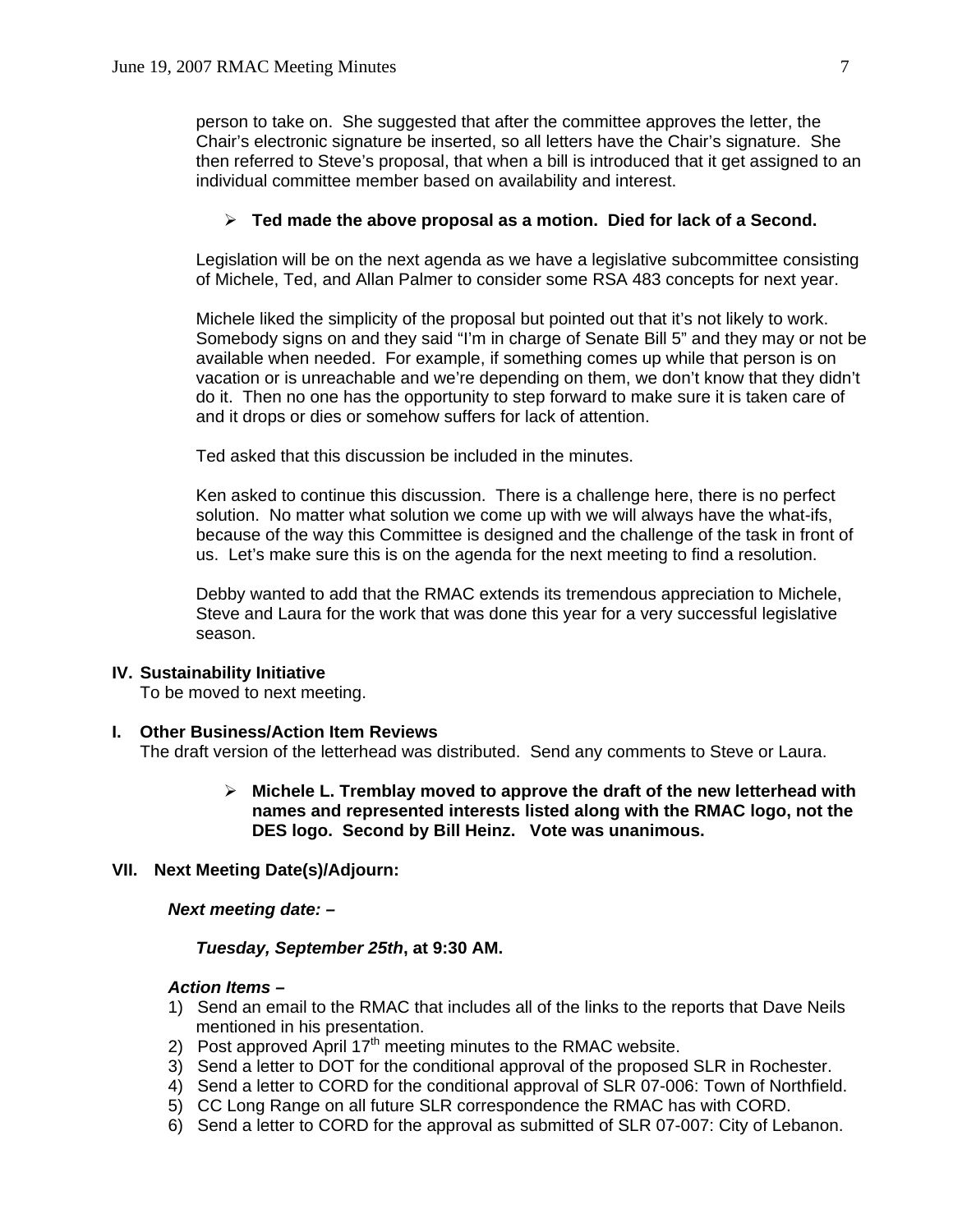- 7) Hold Legislative Subcommittee meeting on refinements to RSA 483 prior to the September 25<sup>th</sup> meeting.
	- ¾ **Motion to adjourn by Debby Hinman, second by Ted Sutton. Vote was unanimous.**

**Meeting adjourned at 12:52 pm.**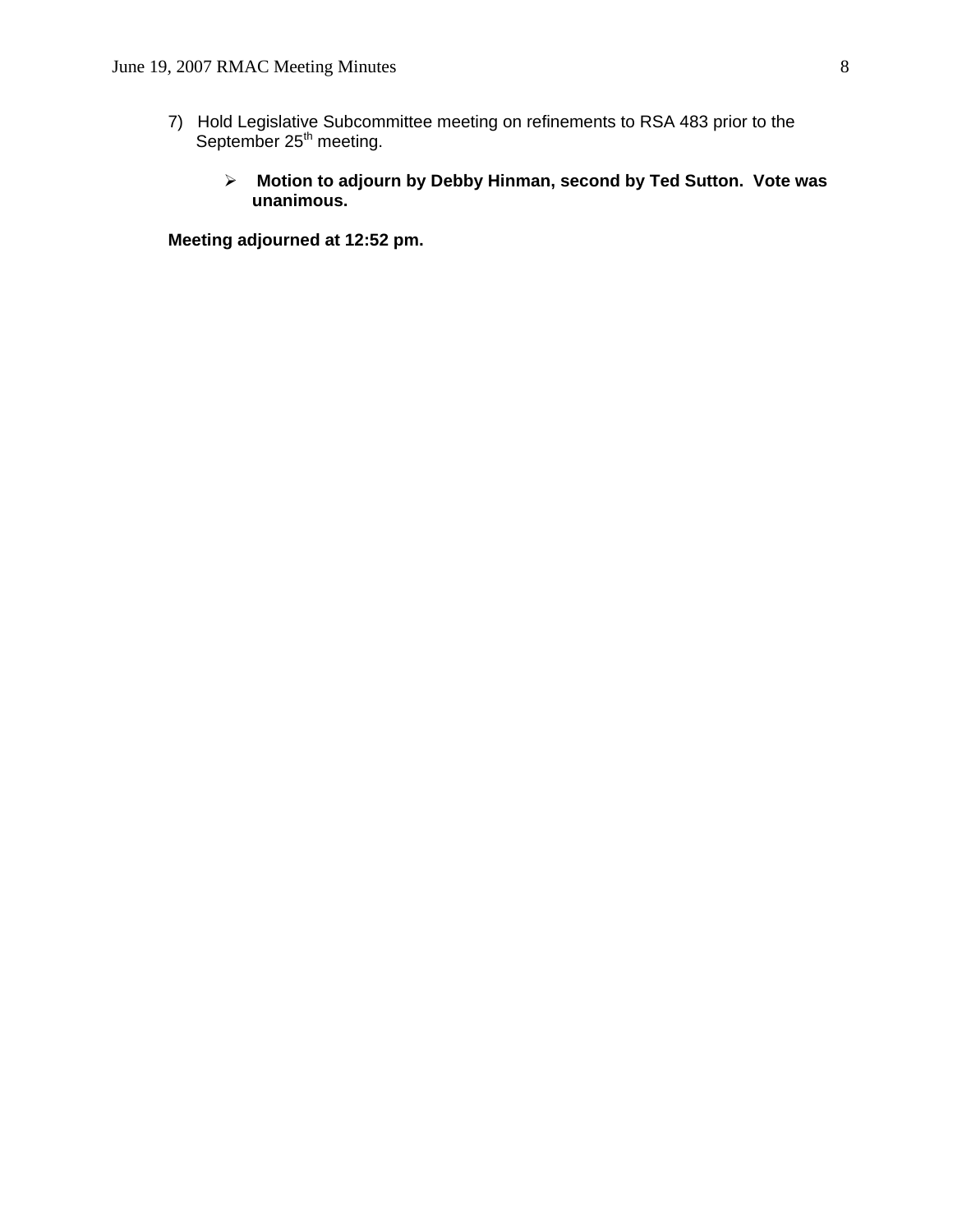



#### Defining Biomonitoring and its Utility

#### As it Relates to Aquatic Systems

**Biomonitoring** is the science of inferring the ecological condition of an area by examining the organisms that<br>live there.

Common Ecological Characters That Indicate Community Condition

**Community Studies**

- 1) Feeding Strategy
- 2) Habitat use
- 3) Tolerance to Pollution
- 4) Taxonomic Diversity
- 5) Percent Composition

#### **Biological vs. Chemical Assessments Biological Chemical** Pros: Pros: Directly measures impacts to biota High sensitivity Measures specific parameters ncorporates cumulative impacts of noorporatoo oama<br>nultiple stressors Can detect immediate impact Takes into consideration temporal Cons: ance ..<br>npacts Cannot determine long-term Cons: mpacts Reduced ability to detect immediate Cumulative impacts of multiple mpacts stressors missed Unable to confirm impact source Only useful if impact occurs at time of sampling $466$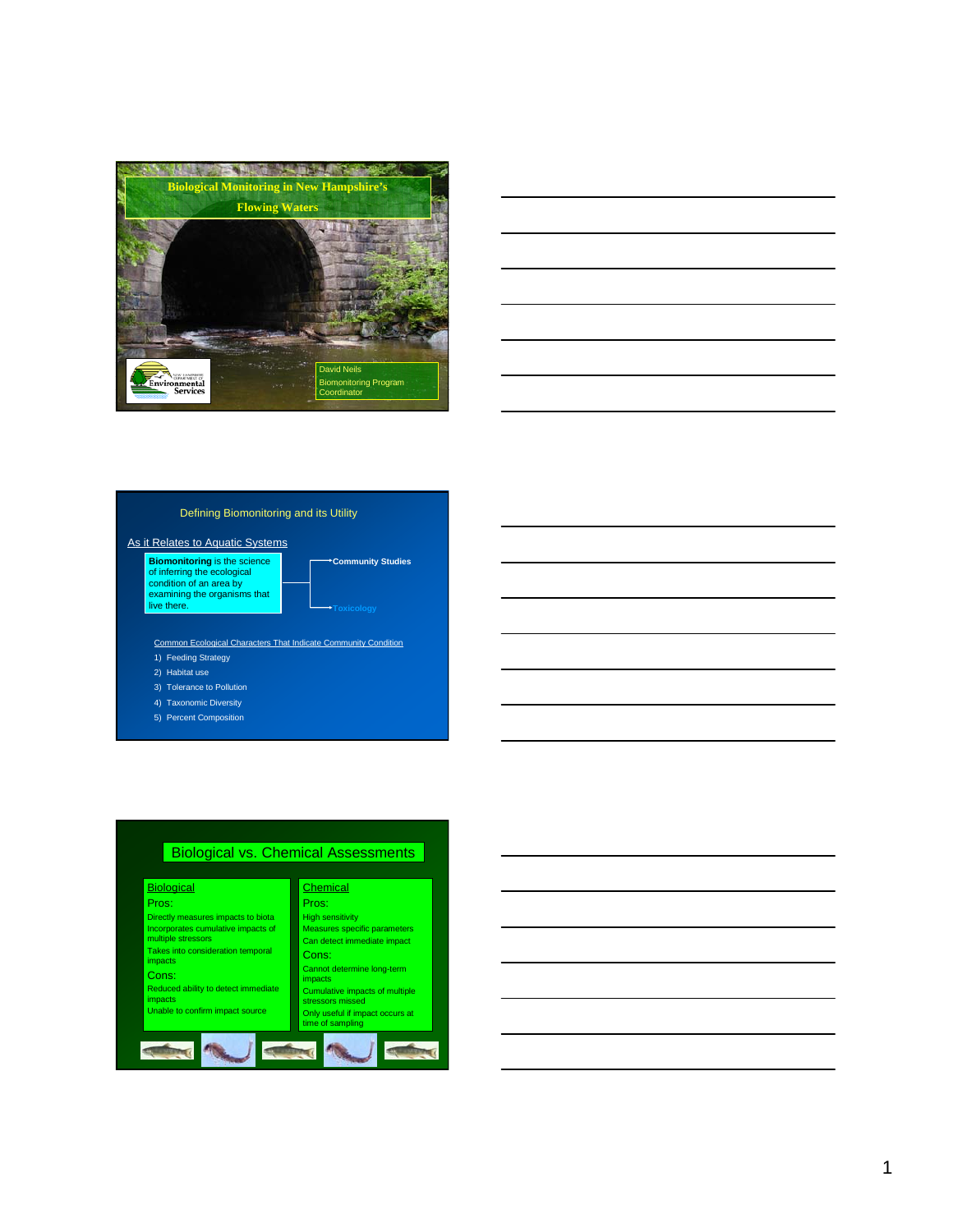#### Impetus for National Biological Monitoring Efforts

• **Documentation of species distributions for purposes of tracking "status"**

**Extent of Imperilment: ~20% freshwater fish, 48% freshwater mussels, 33% crayfish, 20% mayflies and stoneflies (Wilcove and Master 2005)**

• **Clean Water Act – "restore and maintain the chemical, physical, and biological integrity of the Nation's waters" [section 101(a)] Established legal framework for establishing water quality standards and assessing nations waters, recognized "ecological" benefits independent from "economic" benefits**



#### NHDES Biomonitoring Program

#### • Established in mid-90s

- Supported by EPA PPA funds
- Focus since inception has been on wadeable streams
- Target assemblages are fish and macroinvertebrates
- Utilize data to develop biologically-based water quality criteria and
- complete assessments of Aquatic Life Use
- Over 300 unique monitoring stations have been established across NH

• Several special projects:

- -Malformed frog survey
- -New England Wadeable Streams Study
- -National Wadeable Stream Assessment
- -Targeted Surveys for regulatory purposes

#### **Biocriteria Concept**

- **Numeric or narrative expressions that relate the expected "natural" structure and function of a community OR a means of communicating the level of biological integrity displayed**
- **Based on a select set of "reference" conditions deemed to be representative of the natural habitat**
- **Incorporates 1 to many measures of community "health", but commonly expressed as single number or category for ease of communication**
- **Analogous to water quality criteria (i.e. pH must be =/> 6.5)**
- **Established through the collection of data from several locations within each "natural habitat" A.K.A Biosurveys**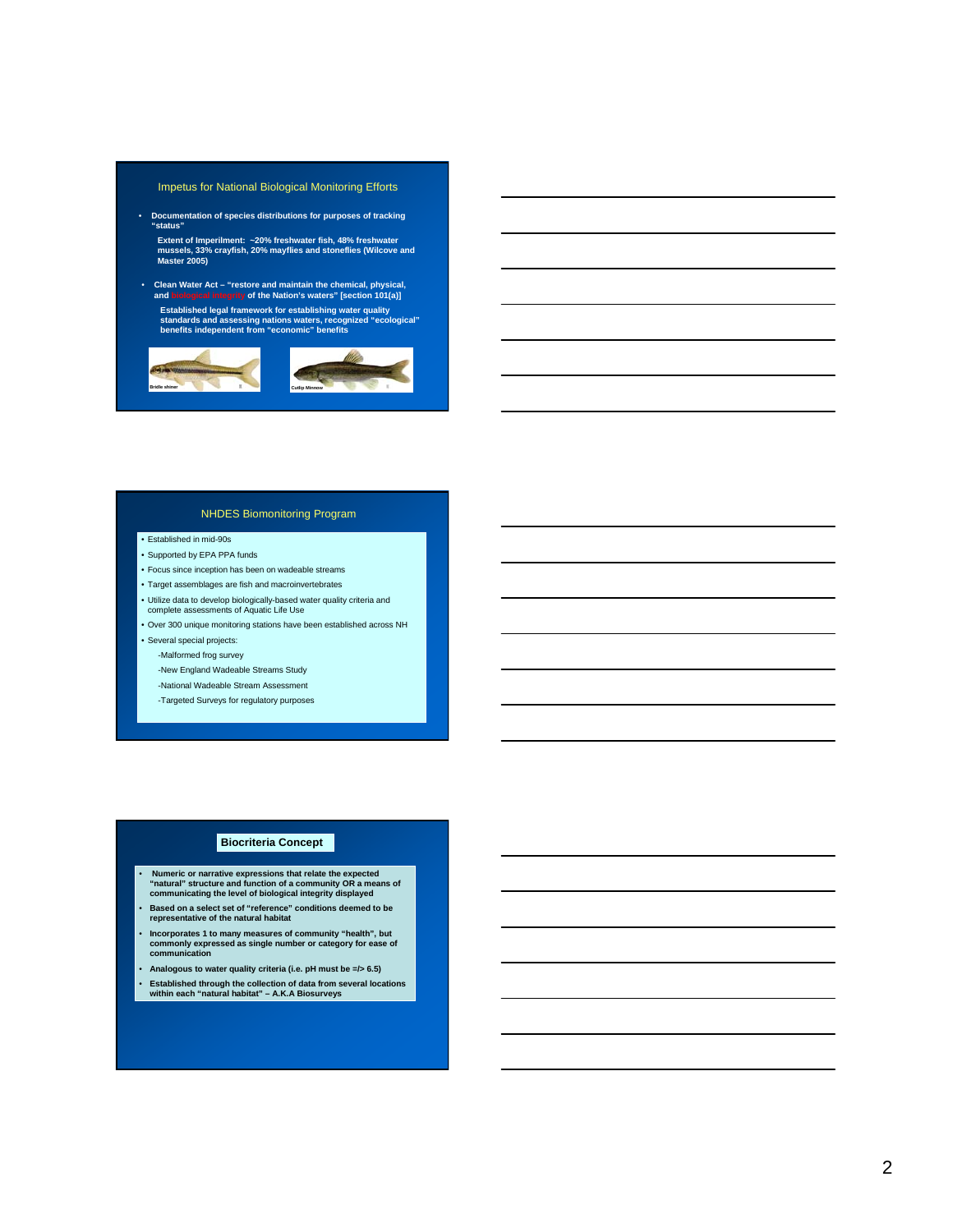



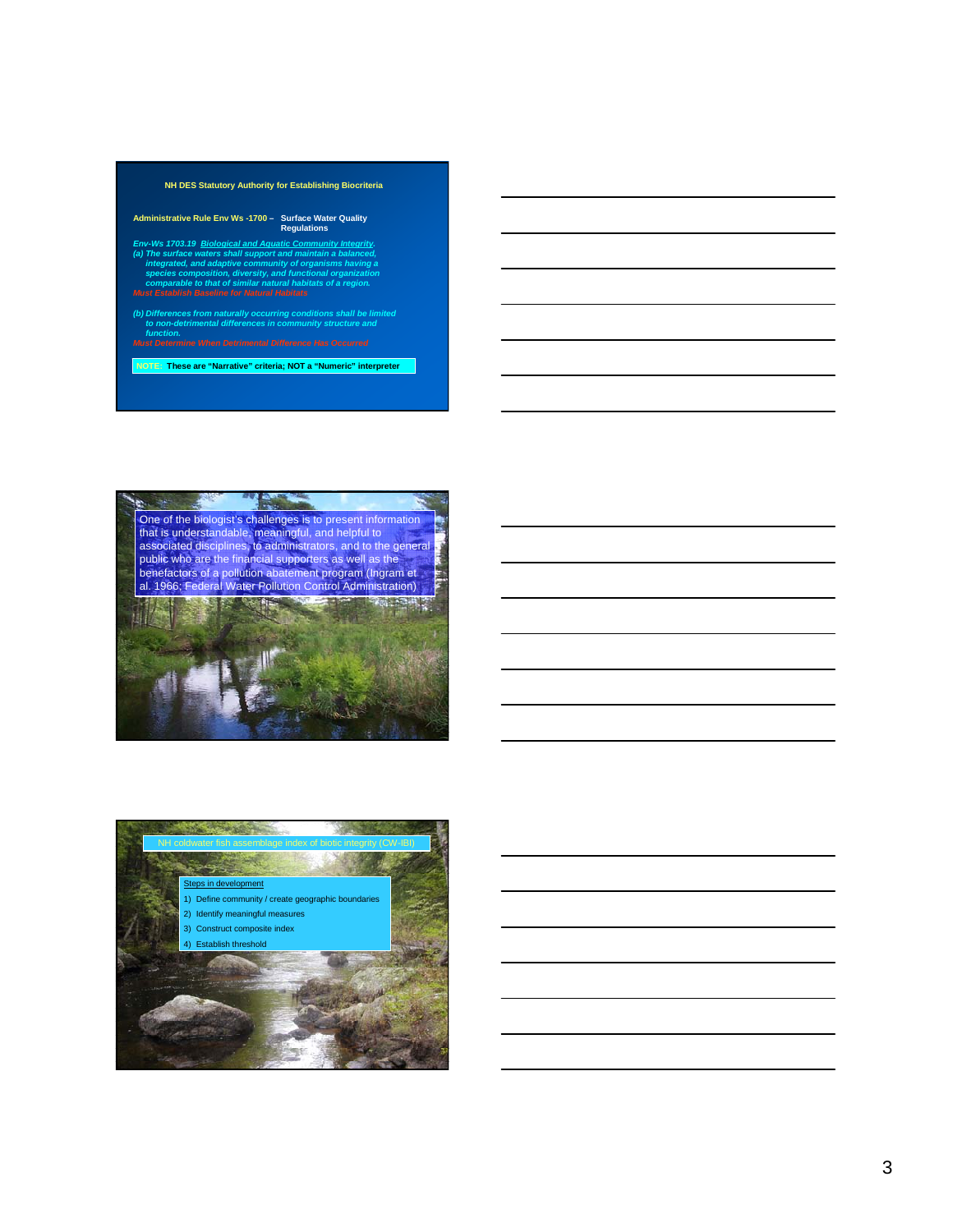









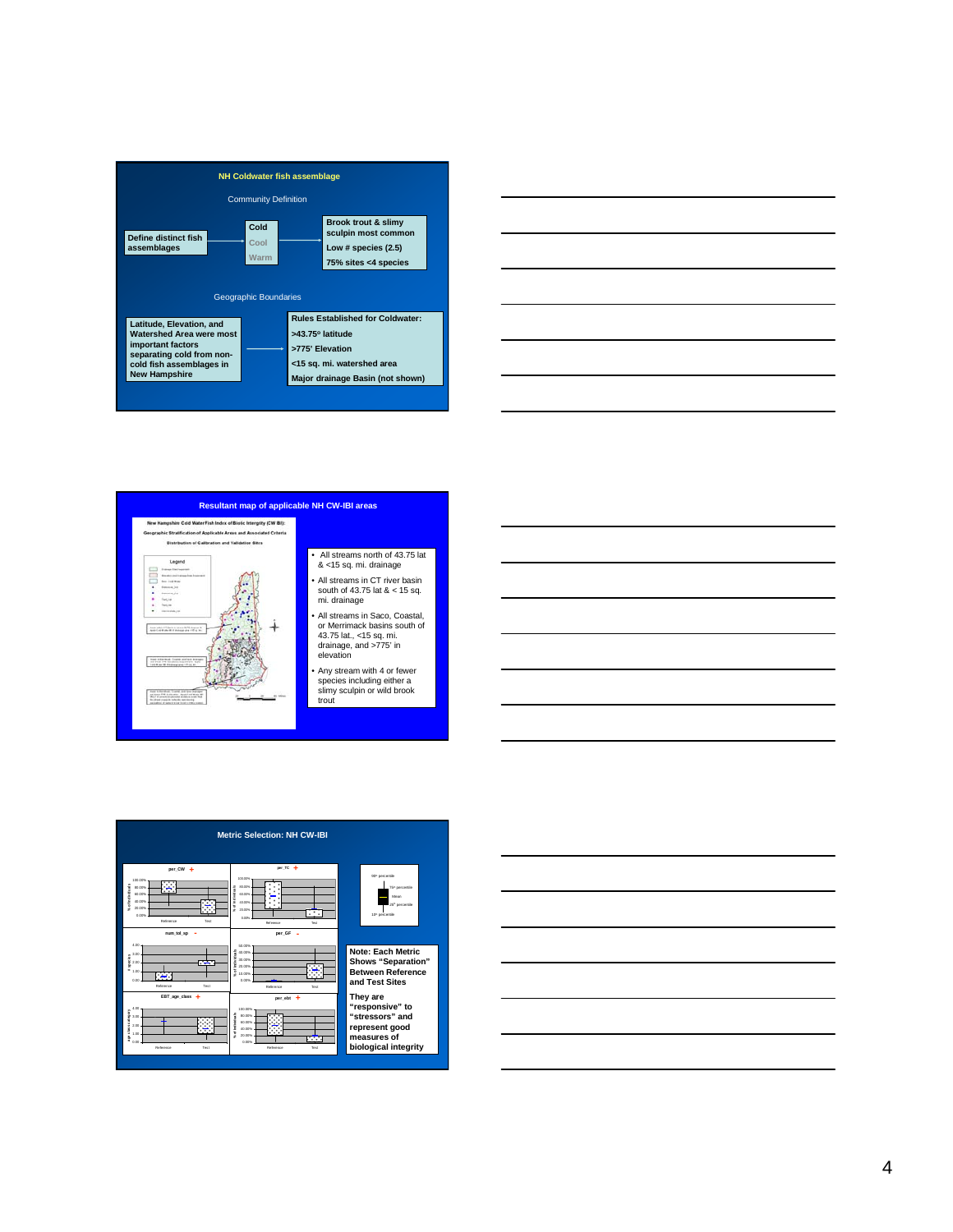#### Constructing the Index & Establishing a Threshold

• **Metrics combined into single index** • **Each metric given score (1.5, 4.5, 7.5)** • **Metric scores added together for final index score (9-45)**

#### **NH Cold Water Fish Biotic Index [9**(bad) **– 45**(excellent)**]**





#### NH CW-IBI Summary

- Applies to small, coldwater streams, with limited species diversity
- Will be used to assess applicable waterbodies for ALU
- Index will be used to make impairment decisions in 2008 305(b)/303(d) water quality report to EPA
- In process of completing data exchange with VT DEC to compare CW-IBI results
- 1 of 3 indices to be developed in order to assess fish communities in NH wadeable streams (cool and warm upcoming)

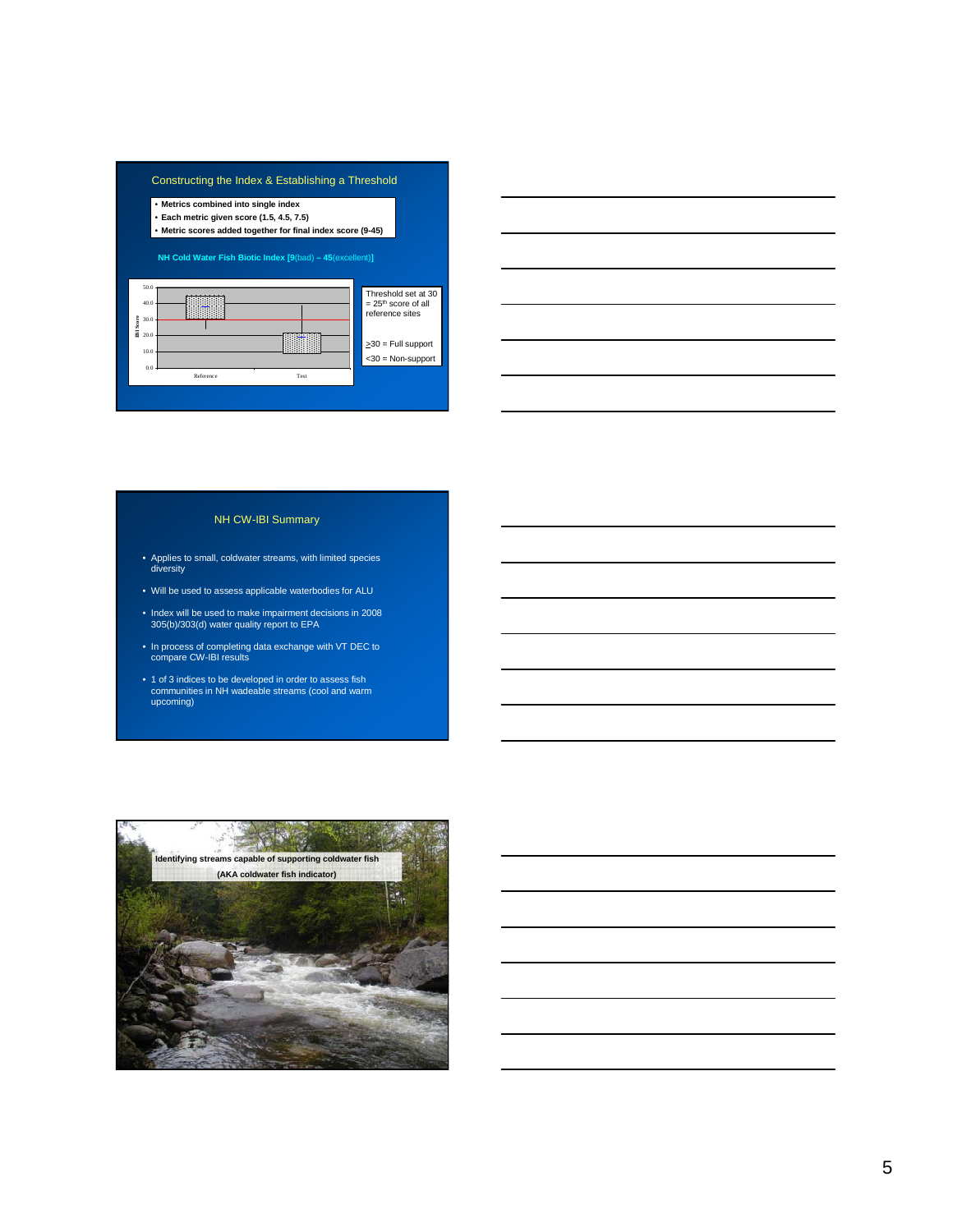#### Purpose

• DES Administrative Rules (Env Ws-1703.07) require the application of stricter dissolved oxygen criteria where coldwater fish spawning areas can be identified

| <b>Waterbody Type</b>            | Criteria                                                    |
|----------------------------------|-------------------------------------------------------------|
| Class A                          | 75% saturation - daily<br>average; 6 mg/L minimum           |
| Class B                          | 75% saturation - daily<br>average; 5 mg/L minimum           |
| Coldwater fish spawning<br>areas | Oct. 1 - May 14 7-day mean<br>of 9.5mg/L; 8 mg/L<br>minimum |

• 3,189 unique stream segments; only 24 (<1%) assessed using coldwater fish spawning area DO criteria.

#### Approach

- Develop a predictive model that accurately estimates where coldwater fish species should occur
- Utilize NH DES biomonitoring fish data from 1997-2006
- Identify coldwater "indicator species" that are distributed statewide
- "Assume" that species presence is indication of successful reproduction and that where reproduction has occurred the coldwater fish spawning DO criteria is applicable
- Utilize modeling results to produce a statewide map indicating where coldwater fish indictor species are expected to occur.

#### Results of Modeling

- Utilized technique known as "logistic regression"
- Slimy sculpin and brook trout were the only species that served as suitable "indicator species"
- 
- Model identified latitude, longitude, and watershed area as the best predictors of indicator species presence or absence
- Model produces a probability of occurrence (0-1) of indicator species at each site (<.5 = absent; >.5 = present)

| <b>Dataset</b> | % Correct predictions |
|----------------|-----------------------|
| Calibration    | 89.9                  |
| Validation     | 83.3                  |
| Overall        | 86.6                  |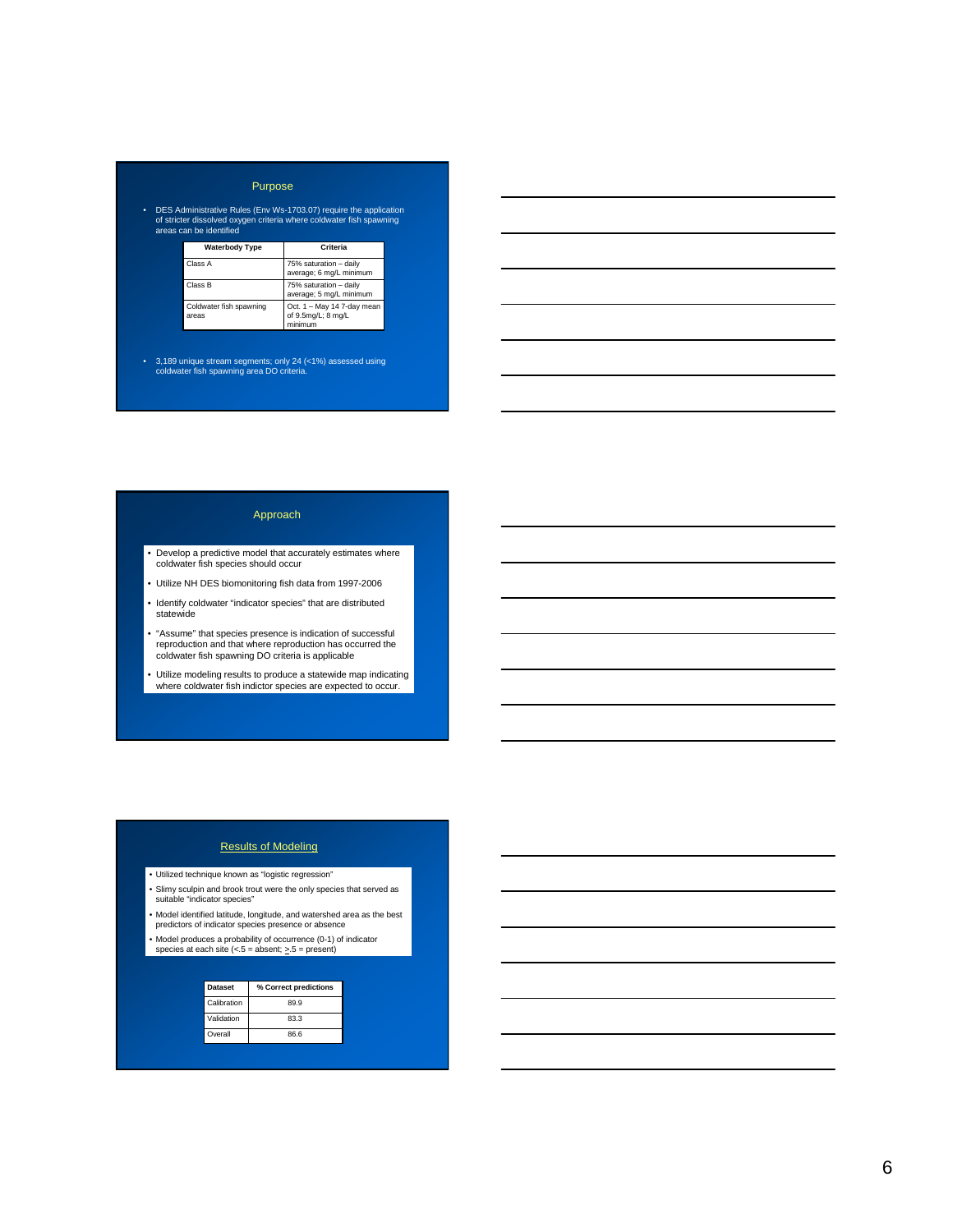



#### Summary coldwater fish indicator model

- Model using longitude, latitude, and watershed size was ~85% accurate at predicting the presence/absence of indicator species
- Statewide map covers ~80% of NH land area
- Opportunity for more comprehensive application of coldwater DO criterion
- Model predictions also serving as basis for initial water temperature data collection efforts
- Model will be used to separate "cool" and "warm" water sites
- Results (environmental indicators / maps) differ from CW-IBI; CW-IBI restricted to "strict" coldwater fish assemblages (reduced species diversity)
- F&G ultimately responsible for designating coldwater fish spawning areas for purposes of DO criterion implementation

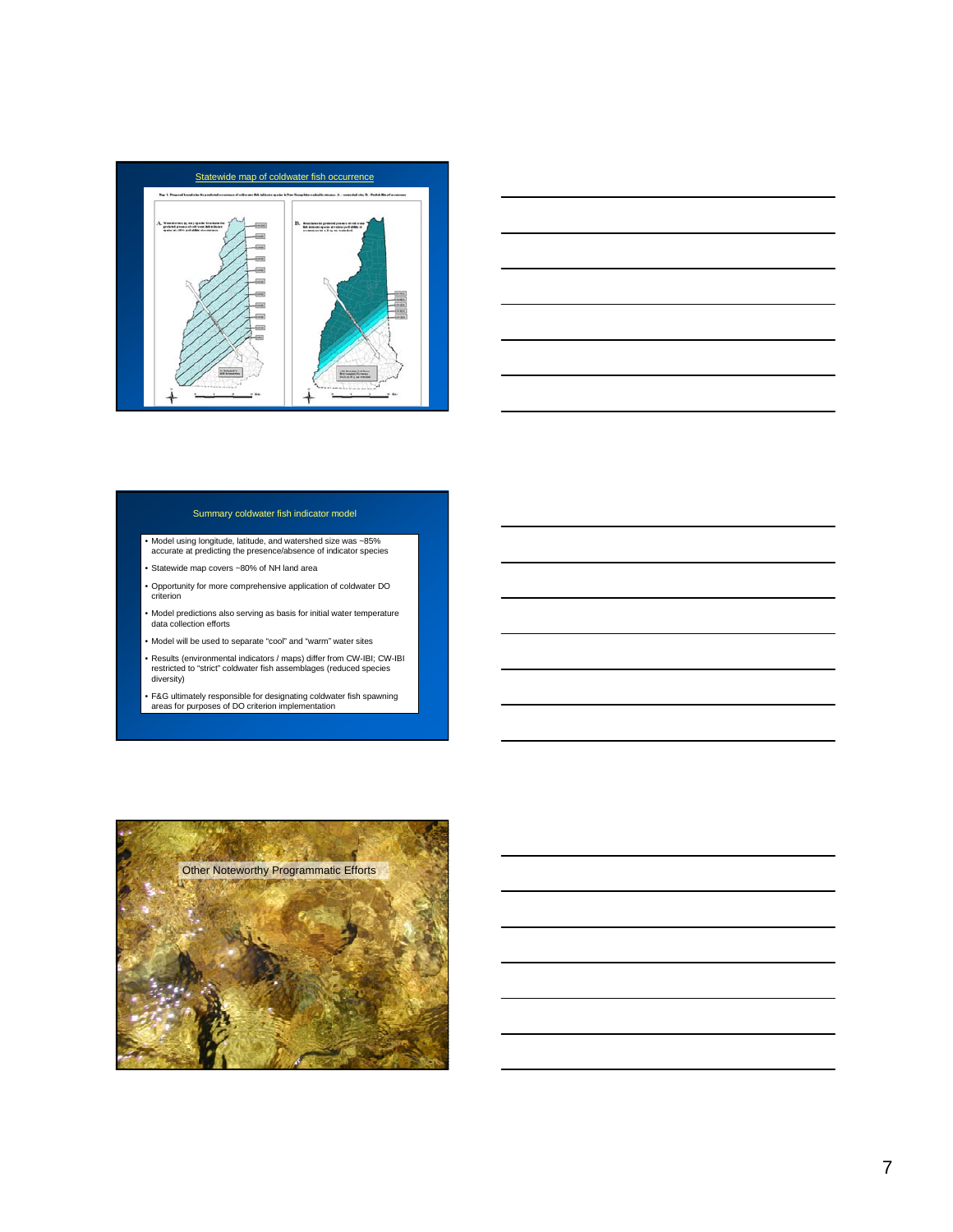







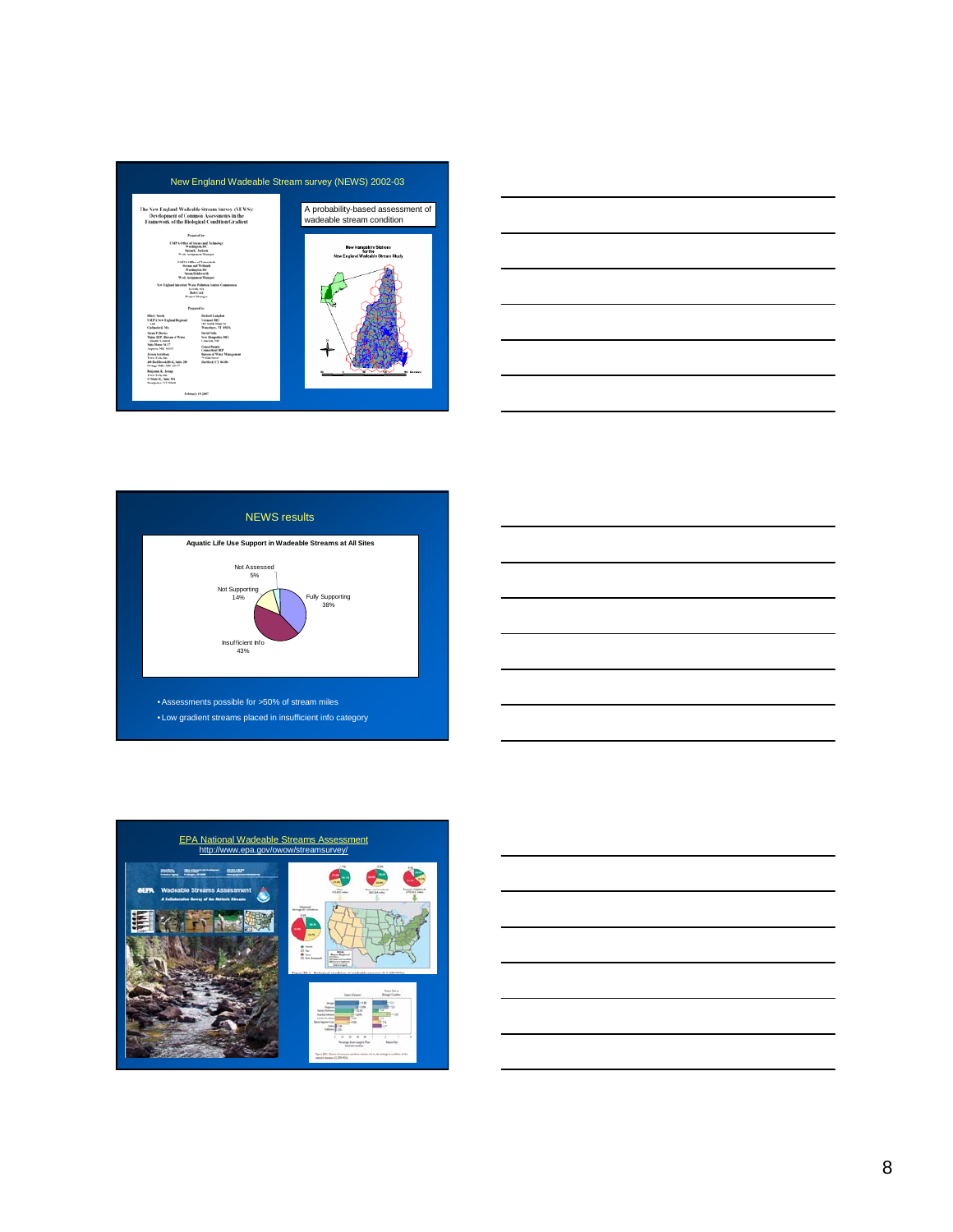#### Volunteer-Based Biological Monitoring (VBAP)



- Initiated in 2005 with Cocheco River
- 4 groups participated in 2006
- 5 groups expected in 2007
- Strong support from Coastal Program
- Sampling is focused on macroinvertbrates • Identification is streamside to Order-level
- Volunteers collect and identify samples
- DES analyzes and prepares final reports

Long-term plan to refine index and use as screening method for DES and volunteers to increase number of sites sampled

#### Public Interest Biological Monitoring

- Offered beginning in 2006 to LACs and VRAP groups
- Includes full biological survey at up to 5 locations as suggested by volunteer organizations
- NH DES does all field work and analyzes data
- Provides valuable information were most interest lies

#### 2006 Sites:

S. Br. Piscataquog River, Israel River, Isinglass River, Cold River, Warren Brook, Ashuelot River

#### 2007 Sites:

Collins Brook (Piscataquog trib), Hayward Bk (Merrimack trib), Punch Brook (Merrimack trib), Oyster River

#### 08/09 EPA flowing waters study

• Probability-based design

- Similar to WSA
- Will included wadeable & nonwadeable streams
- States will receive grant funds if they decide to participate
- DES will participate and hopes to follow-up with full state-wide probability-based assessment